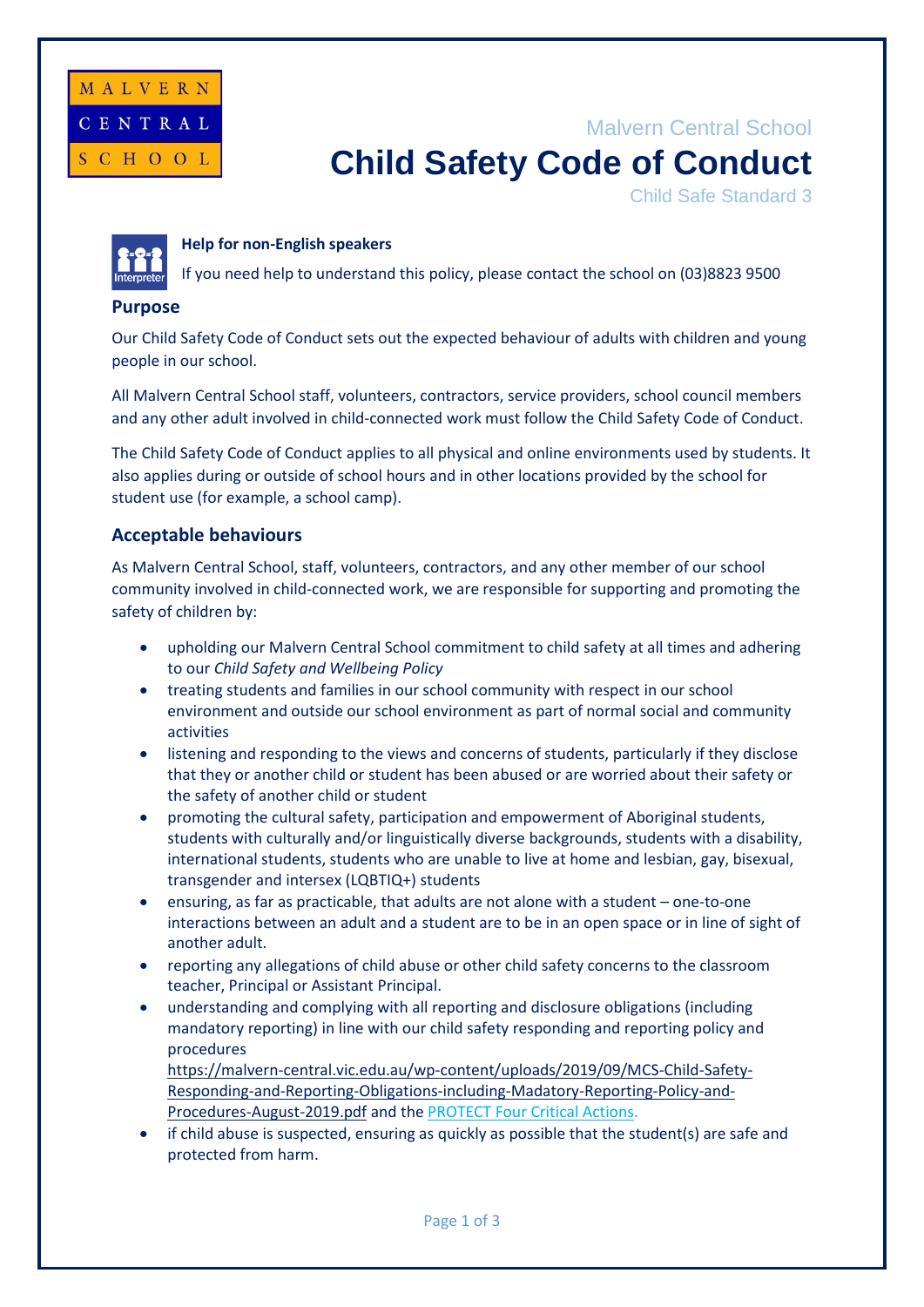# **Unacceptable behaviours**

As Malvern Central School, staff, volunteers, contractors and member of our school community involved in child-connected work we must not:

- ignore or disregard any concerns, suspicions or disclosures of child abuse or harm
- develop a relationship with any student that could be seen as favouritism or amount to 'grooming' behaviour (for example, by offering gifts)
- display behaviours or engage with students in ways that are not justified by the educational or professional context
- ignore an adult's overly familiar or inappropriate behaviour towards a student
- discuss intimate topics or use sexualised language, except when needed to deliver the school curriculum or professional guidance
- treat a child or student unfavourably because of their disability, age, gender, race, culture, vulnerability, sexuality or ethnicity
- communicate directly with a student through personal or private contact channels (including by social media, email, instant messaging, texting etc) except where that communication is reasonable in all the circumstances, related to schoolwork or extra-curricular activities or where there is a safety concern or other urgent matter
- photograph or video a child or student in a school environment except in accordance with the *2022 Photography, Filming and Recording Students Compass consent* or where required for duty of care purposes
- consume alcohol against school policy or take illicit drugs in the school environment or at school events where students are present
- have contact with any student outside of school hours except when needed to deliver the school curriculum or professional guidance and parental permission has been sought.

## **Breaches to the Child Safety Code of Conduct**

All Malvern Central School staff, volunteers, contractors and any other member of the school community involved in child-connected work who breach this Child Safety Code of Conduct may be subject to disciplinary procedures in accordance with their employment agreement or relevant industrial instrument, professional code or terms of engagement.

In instances where a reportable allegation has been made, the matter will be managed in accordance with the Department of Education and Training, Reportable Conduct Scheme Policy and may be subject to referral to Victoria Police.

All breaches and suspected breaches of the *MCC Child Safety Code of Conduct* must be reported to the Principal or Assistant Principal.

If the breach or suspected breach relates to the Principal, contact the Assistant Principal via the main office.

| <b>Created date</b>     | 18/05/2022                 |
|-------------------------|----------------------------|
| <b>Consultation</b>     | <b>School Council</b>      |
| <b>Endorsed by</b>      | Imogen Lippiatt, Principal |
| <b>Endorsed on</b>      | 25/05/2022                 |
| <b>Next review date</b> | May 2024                   |

## **Approval and review**